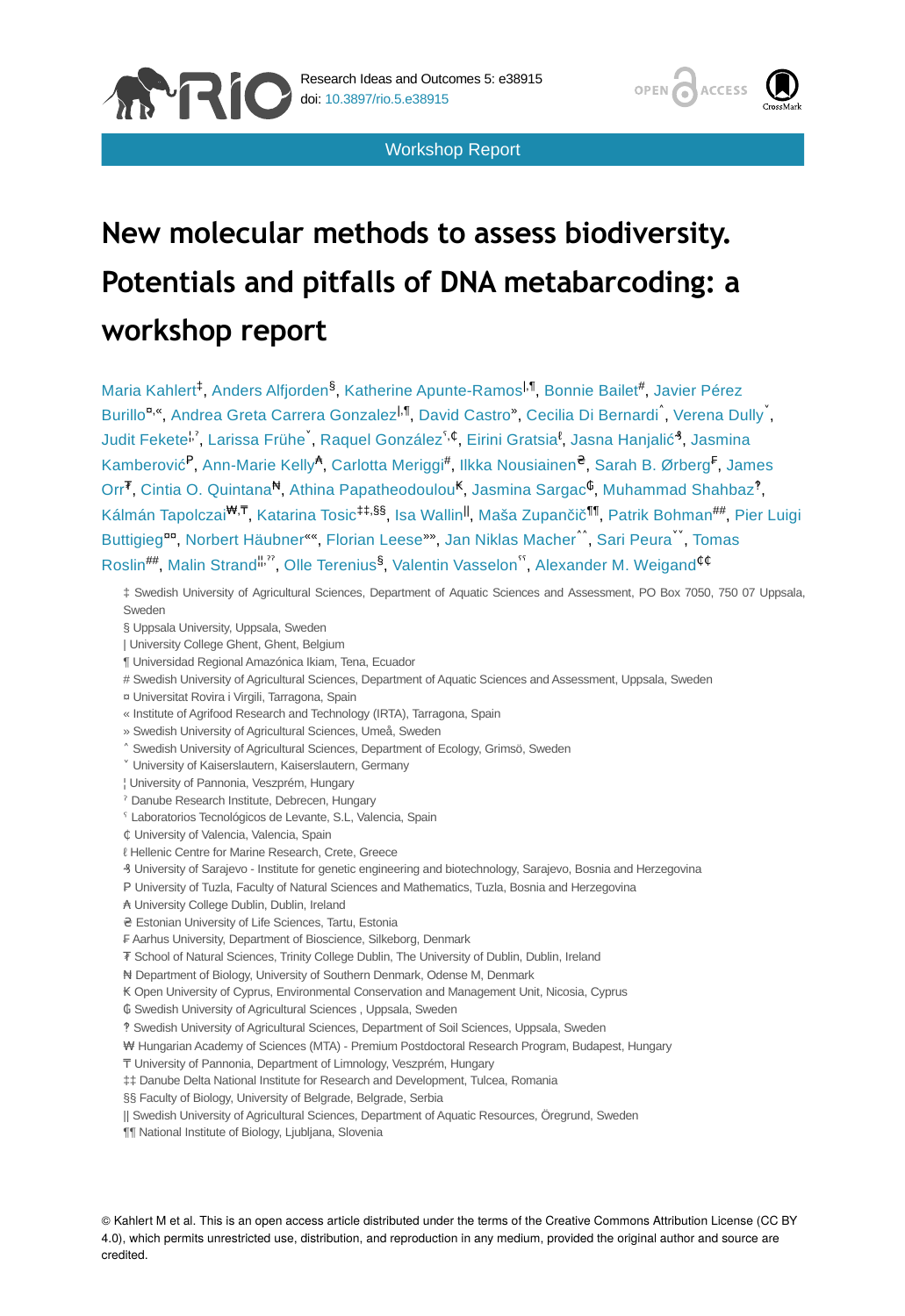## Swedish University of Agricultural Sciences, Uppsala, Sweden

¤¤ Max Planck Institute for Marine Microbiology, Bremen, Germany

«« Swedish Agency for Marine and Water Management, Gothenburg, Sweden

»» University of Duisburg-Essen, Essen, Germany

˄˄ Naturalis Biodiversity Center, Leiden, Netherlands

˅˅ Swedish University of Agricultural Sciences, Department of Forest Mycology and Plant Pathology, Uppsala, Sweden

¦¦ Swedish University of Agricultural Sciences, Swedish Species Information Centre, Uppsala, Sweden

ˀˀ SweBOL, Uppsala, Sweden

<sup>55</sup> AFB, Pôle R&D « ECLA » - Site INRA UMR CARRTEL, Thonon-Les-Bains, France

¢¢ Musée National d'Histoire Naturelle, Luxembourg, Luxembourg

Corresponding author: Maria Kahlert [\(maria.kahlert@slu.se\)](mailto:maria.kahlert@slu.se), Florian Leese [\(florian.leese@uni-due.de](mailto:florian.leese@uni-due.de))

Reviewable v1

Received: 08 Aug 2019 | Published: 08 Aug 2019

Citation: Kahlert M, Alfjorden A, Apunte-Ramos K, Bailet B, Pérez Burillo J, Carrera Gonzalez AG, Castro D, Di Bernardi C, Dully V, Fekete J, Frühe L, González R, Gratsia E, Hanjalić J, Kamberović J, Kelly A-M, Meriggi C, Nousiainen I, Ørberg SB, Orr J, Quintana CO, Papatheodoulou A, Sargac J, Shahbaz M, Tapolczai K, Tosic K, Wallin I, Zupančič M, Bohman P, Buttigieg PL, Häubner N, Leese F, Macher JN, Peura S, Roslin T, Strand M, Terenius O, Vasselon V, Weigand AM (2019) New molecular methods to assess biodiversity. Potentials and pitfalls of DNA metabarcoding: a workshop report. Research Ideas and Outcomes 5: e38915. <https://doi.org/10.3897/rio.5.e38915>

## **Abstract**

This report presents the outcome of the joint work of PhD students and senior researchers working with DNA-based biodiversity assessment approaches with the goal to facilitate others the access to definitions and explanations about novel DNA-based methods. The work was performed during a PhD course (SLU PNS0169) at the Swedish University of Agricultural Sciences (SLU) in Uppsala, Sweden. The course was co-organized by the EU COST research network DNAqua-Net and the SLU Research Schools Focus on Soils and Water (FoSW) and Ecology - basics and applications. DNAqua-Net (COST Action CA15219, 2016-2020) is a network connecting researchers, water managers, politicians and other stakeholders with the aim to develop new genetic tools for bioassessment of aquatic ecosystems in Europe and beyond. The PhD course offered a comprehensive overview of the paradigm shift from traditional morphology-based species identification to novel identification approaches based on molecular markers. We covered the use of molecular tools in both basic research and applied use with a focus on aquatic ecosystem assessment, from species collection to the use of diversity in environmental legislation. The focus of the course was on DNA (meta)barcoding and aquatic organisms. The knowledge gained was shared with the general public by creating Wikipedia pages and through this collaborative Open Access publication, co-authored by all course participants.

## **Keywords**

DNA barcoding, biodiversity, aquatic organisms, molecular identification, metabarcoding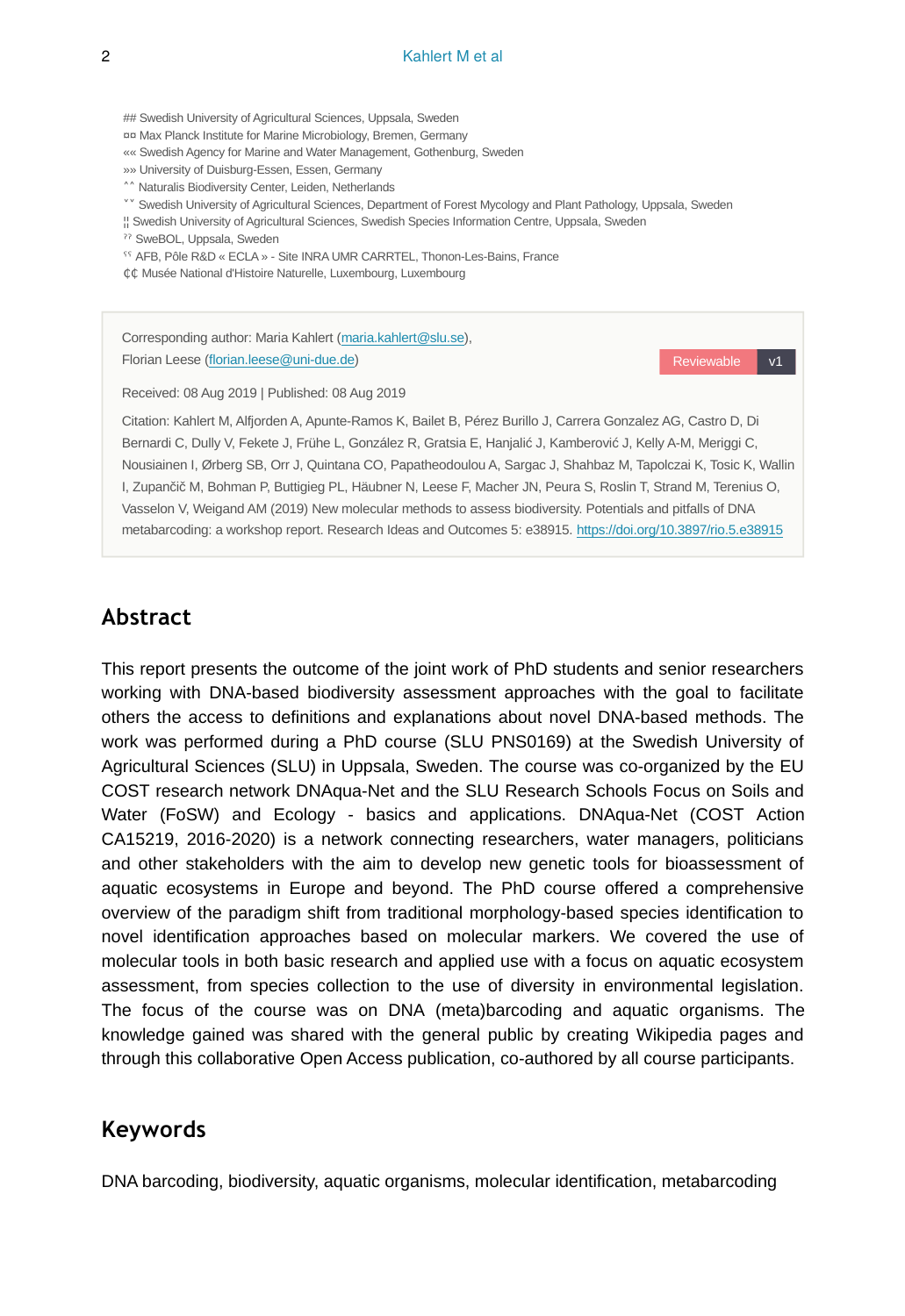## **Date and place**

The intensive, week-long PhD course workshop was held from 25<sup>th</sup> to 29<sup>th</sup> of March 2019 at the Swedish University of Agricultural Sciences (SLU) in Uppsala, Sweden. The entire course period, including the individual and independent contributions before and after the workshop, lasted from March  $8^{\text{th}}$  to May 31 $^{\text{st}}$  2019 (Fig. 1).



Figure 1. doi MVM house at SLU. Picture Mark Harris.

## **Introduction**

This workshop report gives an overview of the outcomes of the SLU PhD course PNS0169 held in March 2019. As we assume that the course content, i.e. a basic introduction to DNA (meta)barcoding and its application in environmental monitoring and assessment, is of interest to a broader audience, we decided to share this information by editing and creating public Wikipedia pages, and a *Suppl. material 1* with common terms. To explain the background and to summarize the actual work within the course, we publish the course content and outcome as a workshop report.

The course was co-organized by the EU COST Action DNAqua-Net (CA15219), a transdicsiplinary and international network that aims to develop new genetic tools for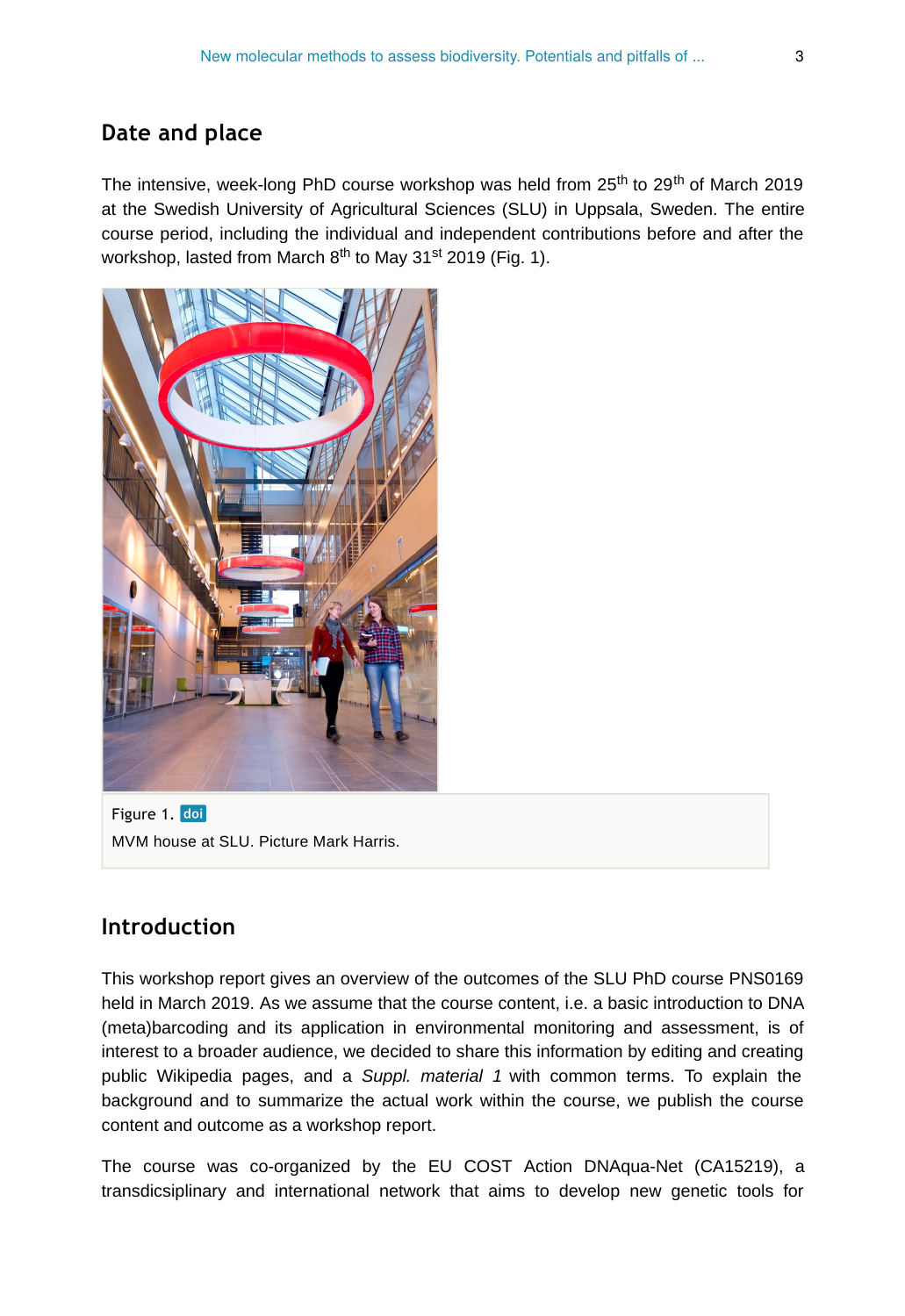bioassessment of aquatic ecosystems in Europe and beyond, and the SLU Research Schools Focus on Soils and Water (FoSW) and Ecology - basics and applications. The course attracted 27 participants from 14 countries, and teachers were researchers from SLU and other organisations, among them from DNAqua-Net (Fig. 2, Table 1). The schedule included drafting content for the Wikipedia page on DNA barcoding as well as on metabarcoding of different organism groups, and creating definitions for some common terms ([find the syllabus here\)](https://www.slu.se/utbildning/program-kurser/kurser/?sprak=en&anmkod=P0037.1819) used in organism identification (traditional and molecular). The resulting texts were further developed into full Wikipedia pages and into this workshop report, both during the intense course week at SLU in Uppsala and as joint homework after the course.

| Table 1. |  |  |  |  |  |  |
|----------|--|--|--|--|--|--|
|----------|--|--|--|--|--|--|

Participants.

| First name | Family name          | Category                             | Role        | Affiliation                                                                                               | Country of<br>work   |
|------------|----------------------|--------------------------------------|-------------|-----------------------------------------------------------------------------------------------------------|----------------------|
| Anders     | Alfjorden            | PhD student                          | Participant | Uppsala University, Institute of<br>Organismal Biology                                                    | Sweden               |
| Katherine  | Apunte-Ramos         | Lab Technician                       | Participant | University College Ghent (HOGent)<br>& Universidad Regional Amazónica<br><b>IKIAM</b>                     | Belgium &<br>Ecuador |
| Bonnie     | <b>Bailet</b>        | PhD student                          | Participant | SLU, Aquatic Sciences and<br>Assessment                                                                   | Sweden               |
| Andrea     | Carrera-<br>Gonzalez | Research<br>Laboratory<br>Technician | Participant | University College Ghent (HOGent)<br>& Universidad Regional Amazónica<br><b>IKIAM</b>                     | Belgium &<br>Ecuador |
| David      | Castro               | PhD student                          | Participant | SLU, Department of Forest<br>Genetics and Plant Physiology                                                | Sweden               |
| Cecilia    | Di Bernardi          | PhD student                          | Participant | SLU, Department of Ecology                                                                                | Sweden               |
| Verena     | Dully                | PhD student                          | Participant | University of Kaiserslautern                                                                              | Germany              |
| Judit      | Fekete               | PhD student                          | Participant | University of Pannonia, Department<br>of Limnology & MTA DRI<br>Department of Tisza Research<br>Institute | Hungary              |
| Larissa    | Frühe                | PhD student                          | Participant | University of Kaiserslautern,<br>Department of Ecology                                                    | Germany              |
| Raquel     | González             | PhD student                          | Participant | Universidad de Valencia &<br>Laboratorios Tecnológicos de<br>Levante, S.L (Valencia)                      | Spain                |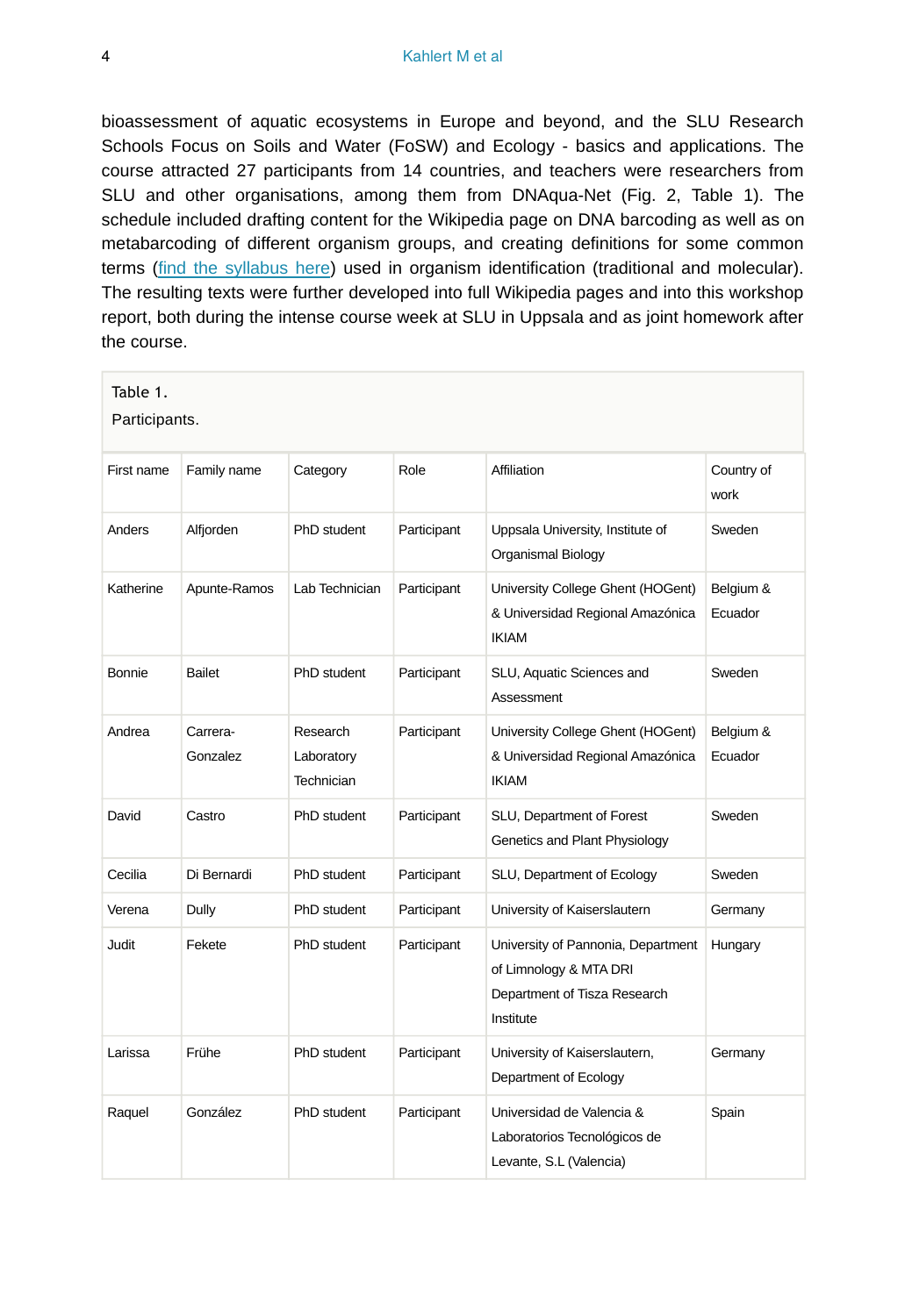| Eirini    | Gratsia        | PhD student          | Participant | <b>Hellenic Centre for Marine</b><br>Research, Institute of Marine<br>Biology, Biotechnology and<br>Aquaculture | Greece                    |
|-----------|----------------|----------------------|-------------|-----------------------------------------------------------------------------------------------------------------|---------------------------|
| Jasna     | Hanjalić       | PhD student          | Participant | University of Sarajevo - Institute for<br>Genetic Engineering and<br>Biotechnology                              | Bosnia and<br>Herzegovina |
| Jasmina   | Kamberović     | Senior<br>researcher | Participant | University of Tuzla, Faculty of<br>Natural Sciences and Mathematics                                             | Bosnia and<br>Herzegovina |
| Ann-Marie | Kelly          | PhD student          | Participant | University College Dublin                                                                                       | Ireland                   |
| Carlotta  | Meriggi        | PhD student          | Participant | SLU, Aquatic Sciences and<br>Assessment                                                                         | Sweden                    |
| Ilkka     | Nousiainen     | PhD student          | Participant | <b>Estonian University of Life Sciences</b>                                                                     | Estonia                   |
| Cintia    | Organo         | Post-doc             | Participant | University of Southern Denmark,<br>Department of Biology                                                        | Denmark                   |
| James     | Orr            | PhD student          | Participant | <b>Trinity College Dublin</b>                                                                                   | Ireland                   |
| Athina    | Papatheodoulou | PhD student          | Participant | Open University of Cyprus,<br>Environmental Conservation and<br>Management Unit                                 | Cyprus                    |
| Javier    | Pérez Burillo  | PhD student          | Participant | Universitat Rovira i Virgili, Dept. of<br>Geography & IRTA                                                      | Spain                     |
| Jasmina   | Sargac         | PhD student          | Participant | SLU, Aquatic Sciences and<br>Assessment                                                                         | Sweden                    |
| Muhammad  | Shahbaz        | Post-doc             | Participant | SLU, Department of soil and<br>environment                                                                      | Sweden                    |
| Kálmán    | Tapolczai      | Post-doc             | Participant | University of Pannonia                                                                                          | Hungary                   |
| Katarina  | <b>Tosic</b>   | PhD student          | Participant | Danube Delta National Institute for<br>Research and Development, Tulcea                                         | Romania                   |
| Isa       | Wallin         | PhD student          | Participant | SLU, Dept. of Aquatic Resources                                                                                 | Sweden                    |
| Maša      | Zupančič       | MSc student          | Participant | National Institute of Biology                                                                                   | Slovenia                  |
| Sarah B.  | Ørberg         | PhD student          | Participant | Aarhus University, Department of<br>Bioscience                                                                  | Denmark                   |
| Patrik    | Bohman         | Senior<br>researcher | Teacher     | SLU, Dept. of Aquatic Resources                                                                                 | Sweden                    |
| Norbert   | Häubner        | Investigator         | Teacher     | The Swedish Agency for Marine<br>and Water Management, SwAM<br>(HaV)                                            | Sweden                    |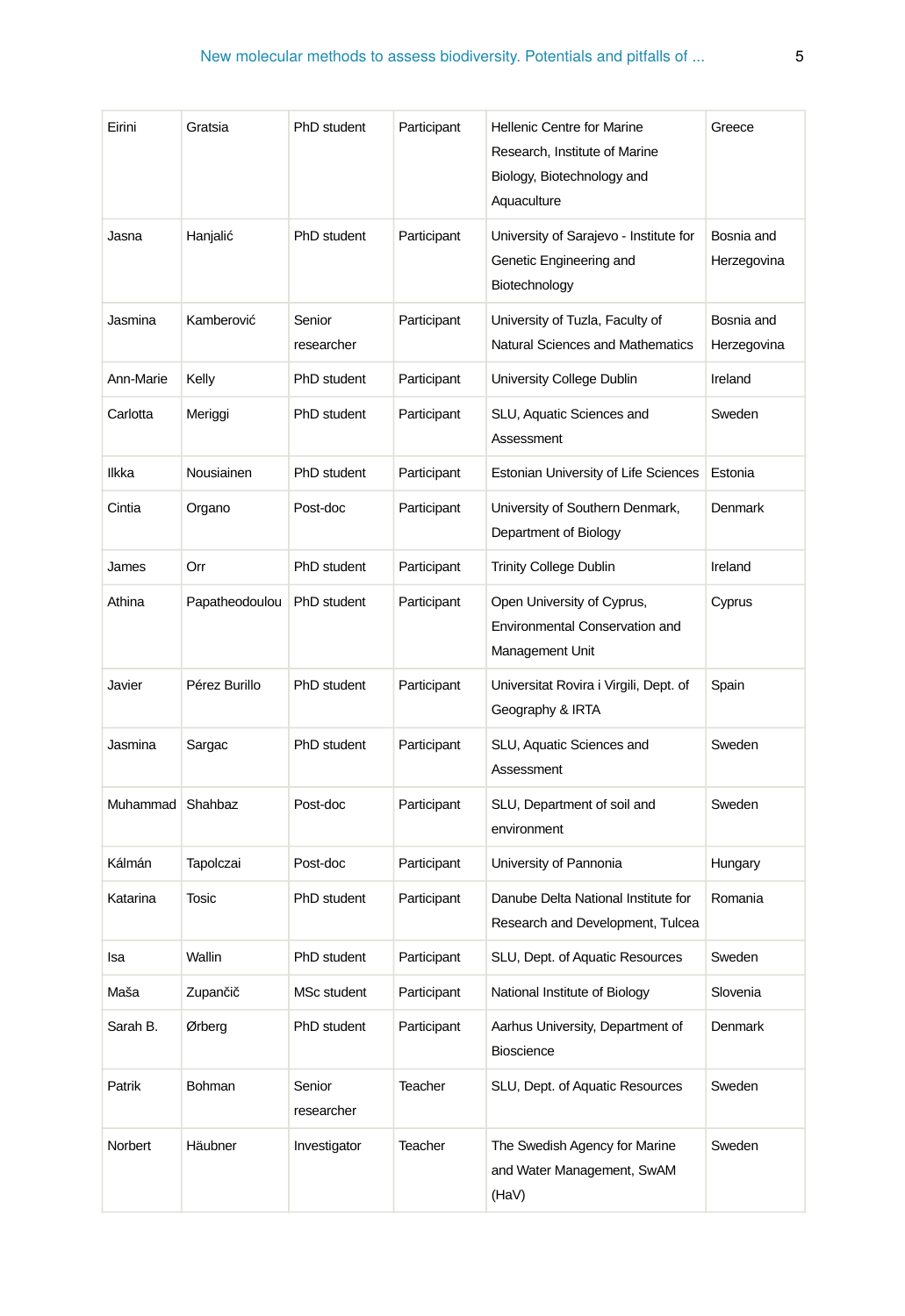#### 6 Kahlert M et al

| Florian    | Leese    | Professor              | Teacher                  | University of Duisburg-Essen                                | Germany                          |
|------------|----------|------------------------|--------------------------|-------------------------------------------------------------|----------------------------------|
| Björn      | Lindahl  | Professor              | Teacher                  | SLU, Dept. of Soil SciencesSweden                           | Sweden                           |
| Jan-Niklas | Macher   | Senior<br>researcher   | Teacher                  | Naturalis Biodiversity Center,<br>Leiden                    | <b>The</b><br><b>Netherlands</b> |
| Sari       | Peura    | Associate<br>professor | Teacher                  | SLU, Dept. of Forest Mycology and<br><b>Plant Pathology</b> | Sweden                           |
| Tomas      | Roslin   | Professor              | Teacher                  | SLU, Dept. of Ecology                                       | Sweden                           |
| Malin      | Strand   | Associate<br>professor | Teacher                  | SLU, ArtDatabanken                                          | Sweden                           |
| Olle       | Terenius | Senior<br>researcher   | Teacher                  | Uppsala University                                          | Sweden                           |
| Valentin   | Vasselon | Senior<br>researcher   | Teacher                  | AFB, Thonon-les-Bains INRA                                  | France                           |
| Maria      | Kahlert  | Associate<br>professor | Organisator &<br>Teacher | SLU, Dept. of Aquatic Science and<br>Assessment             | Sweden                           |



Figure 2. doi Participants of the PhD course PNS0169 at the Swedish University of Agricultural Sciences (SLU) in Uppsala, Sweden.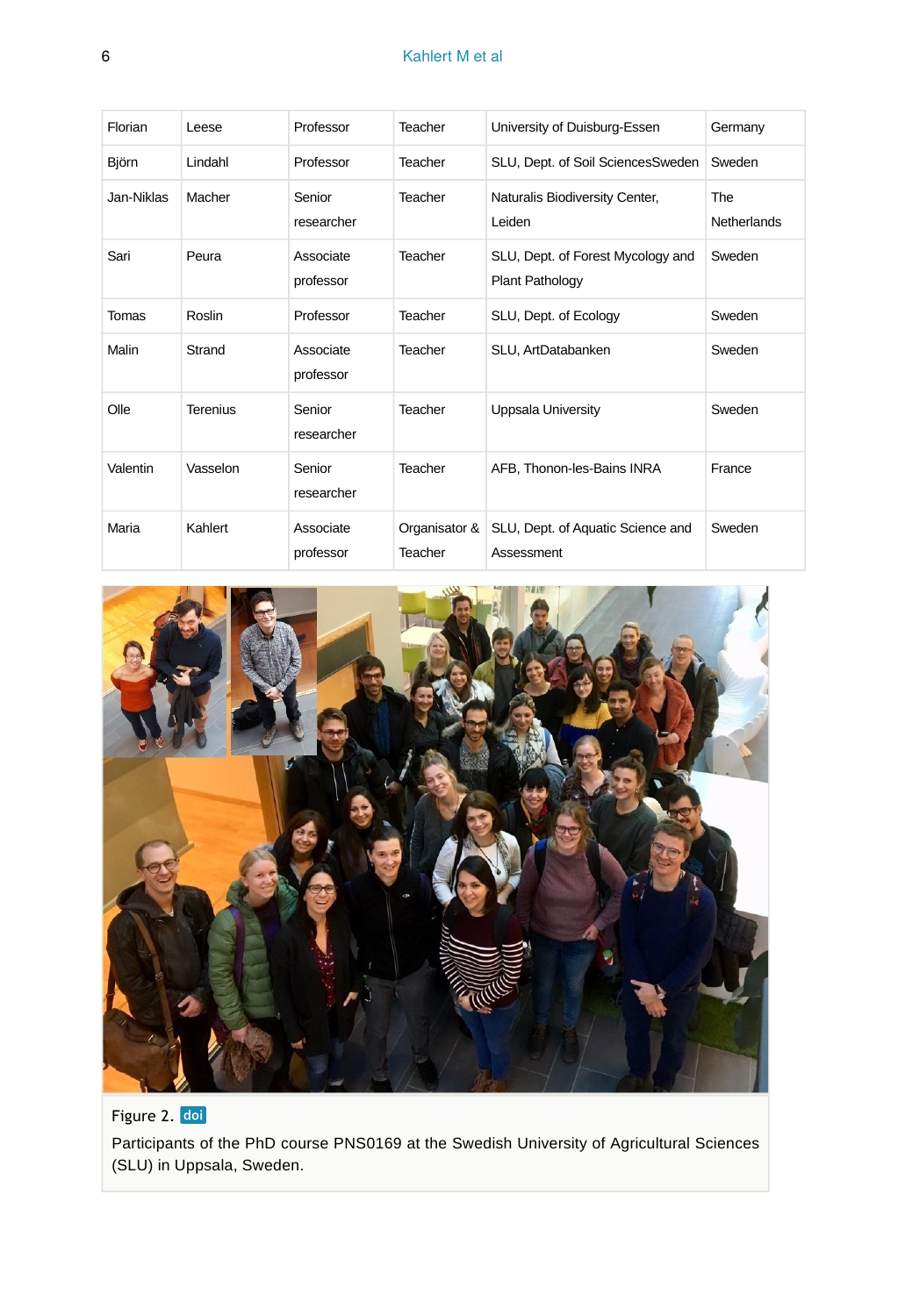#### **Aims**

The main aim of the course was to give the students an insight into the paradigm shift from traditional morphology-based species identification to novel organism-identification approaches based on molecular markers. The course topics also included basic understanding of DNA (meta)barcoding and its potentials and pitfalls. In a broad sense, the course also aimed to educate the public, including interested stakeholders, by using the joint efforts of the students and teachers to create public information on the course topics. The aim of the course was to provide an overview of identification tools and methods currently used in environmental monitoring and research, including recent advances and challenges. The course touched on aquatic organisms, freshwater and marine, and provided additional sources for more information regarding certain organism groups as well as tools and methods. During the course, the students actively acquired information about the ongoing paradigm shift in identifying aquatic organisms for biodiversity and environmental assessment. With this information, the students should now be able to critically evaluate studies that utilized DNA-based taxonomy, and to judge in which contexts DNA-based results might differ from traditionally obtained ones. The students also got the opportunity to work on their own project as a supplementary, optional part of the course. While the course had an aquatic focus, the methodology is universal, and nonaquatic approaches were covered as well.

## **Key outcomes and discussions**

The knowledge gained about the paradigm shift from traditional morphology-based species identification to the use of novel molecular methods was summarized by creating public Wikipedia pages, a Glossary, and this collaborative Open Access publication coauthored by all workshop participants.

#### **Wikipedia pages**

Instead of ordinary examinations, the course required an active participation in creating or editing Wikipedia pages about DNA barcoding. To ensure their content quality, the PhD students and senior researchers (the teachers) worked jointly on those pages during and after the course. In this way we aimed at high quality and relevant content to inform the public, stakeholders and other researchers about the ongoing paradigm shift in identifying aquatic organisms for biodiversity and environmental assessment, and to learn about advances and challenges. In combination with a Glossary, which was also created as a course outcome, we hope that our work can help not only the participants of the course, but also a broader public, to gain knowledge about DNA (meta)barcoding and its application potential. The edited or newly created Wikipedia pages are:

- [DNA barcoding](https://en.wikipedia.org/wiki/DNA_barcoding)
- [Microbial DNA barcoding](https://en.wikipedia.org/wiki/Microbial_DNA_barcoding)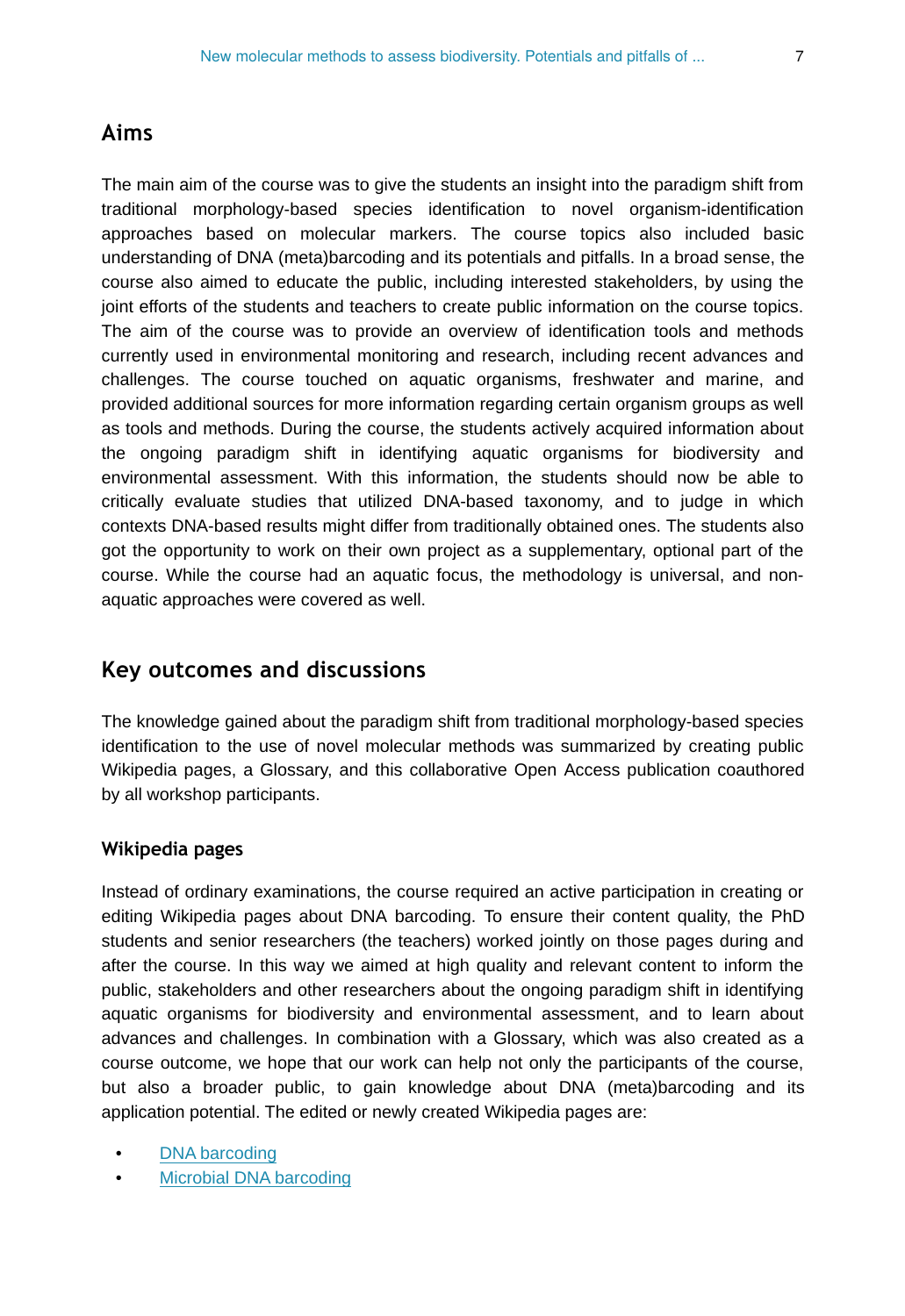- [Algae DNA barcoding](https://en.wikipedia.org/wiki/Algae_DNA_barcoding)
- [Fish DNA barcoding](https://en.wikipedia.org/wiki/Fish_DNA_barcoding)
- [Aquatic macroinvertebrate DNA barcoding](https://en.m.wikipedia.org/wiki/Aquatic_macroinvertebrate_DNA_barcoding)
- [DNA barcoding in diet assessment](https://en.wikipedia.org/wiki/DNA_barcoding_in_diet_assessment)

## **Glossary: terms related to traditional and molecular identification**

During the course participants discussed terms related to traditional and molecular identification and the PhD students defined these terms in discussions with the teachers in their own words, or based on existing definitions from other sources. We hope that this *Glossary* (Suppl. material 1) can provide a good introductory overview of both traditional and molecular terms often used in the context of taxonomic identification.

## **Funding program**

- 1. COST Action CA15219, 2016-2020 ("DNAqua-Net").
- 2. Faculty funding for SLU Research Schools of the Swedish University of Agricultural Sciences.

# **Grant title**

- 1. DNAqua-Net.
- 2. SLU NJ-faculty research shools.

# **Hosting institution**

Swedish University of Agricultural Sciences (SLU) in Uppsala, Sweden

## **Author contributions**

All authors contributed jointly to the content of this report.

# **Conflicts of interest**

There are no conflicts of interest.